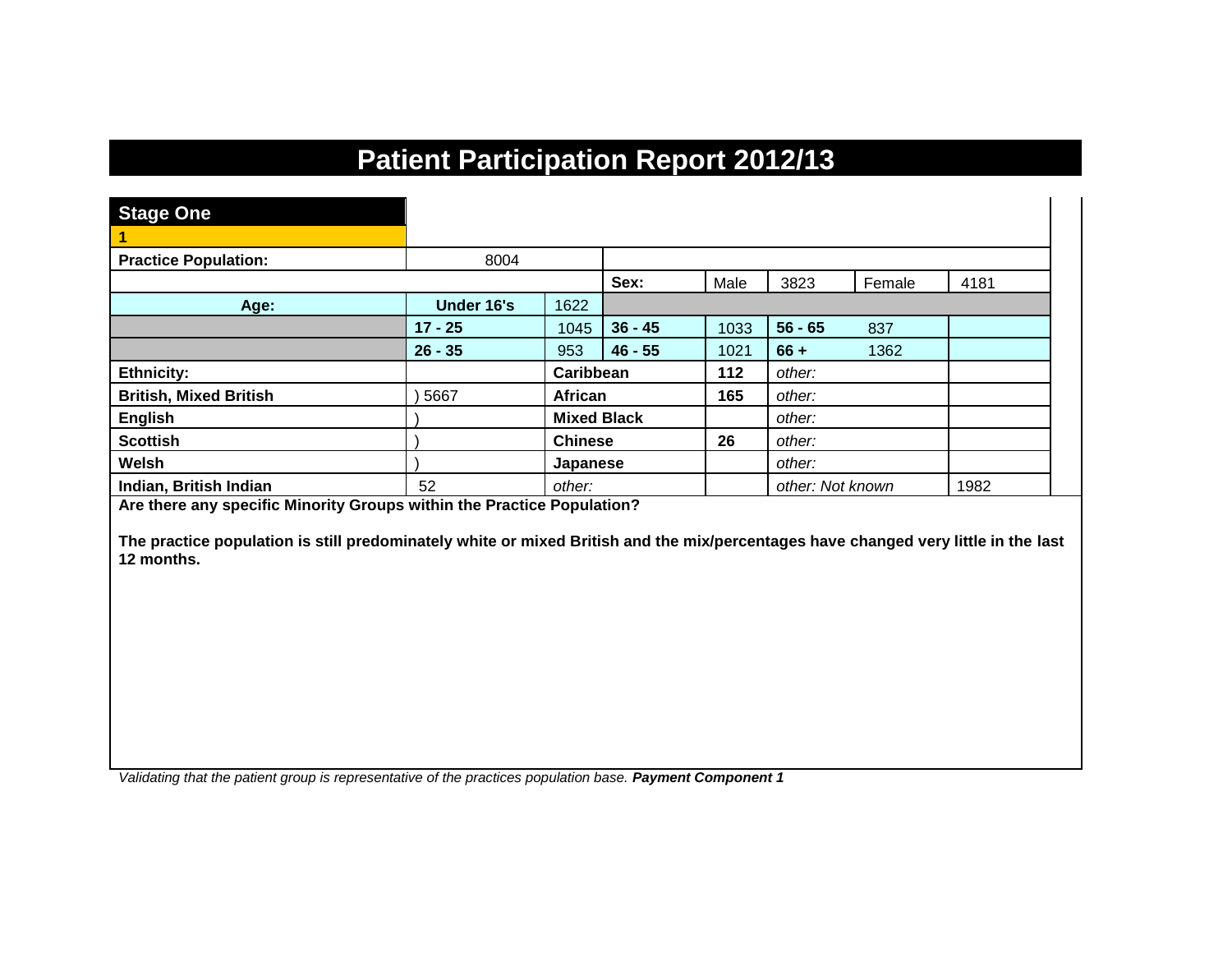| $\overline{2}$                                     |            |                |                    |              |           |        |  |
|----------------------------------------------------|------------|----------------|--------------------|--------------|-----------|--------|--|
| <b>Patient Representative Group Profile (PRG):</b> |            |                |                    |              |           |        |  |
|                                                    |            |                | Sex:               | Male         |           | Female |  |
| Age:                                               | Under 16's | $\mathbf{0}$   |                    |              |           |        |  |
|                                                    | $17 - 25$  | 4              | $36 - 45$          | 8            | $56 - 65$ | 10     |  |
|                                                    | $26 - 35$  | $\mathcal{P}$  | $46 - 55$          | 10           | $66 +$    | 23     |  |
| <b>Ethnicity:</b>                                  |            |                | Caribbean          | 5            | other:    |        |  |
| <b>British, Mixed British</b>                      |            | <b>African</b> |                    |              | other:    |        |  |
| <b>English</b>                                     | 47         |                | <b>Mixed Black</b> |              | other:    |        |  |
| <b>Scottish</b>                                    |            | <b>Chinese</b> |                    |              | other:    |        |  |
| Welsh                                              |            | Japanese       |                    |              | other:    |        |  |
| Indian, British Indian                             | 2          | <b>Other</b>   |                    | $\mathbf{2}$ | other:    |        |  |

**What steps has the practice taken to recruit patients and to sure it is representative of the practice profile?**

**At a meeting with the PPG it was decided to print some postcard sized cards with details of the PPG. These were obtained and are available from our reception desk. We have also set up Face book and Twitter pages that are linked to our website in an effort to try and attract younger members to the group.**

*Validating that the patient group is representative of the practices population base. Payment Component 1*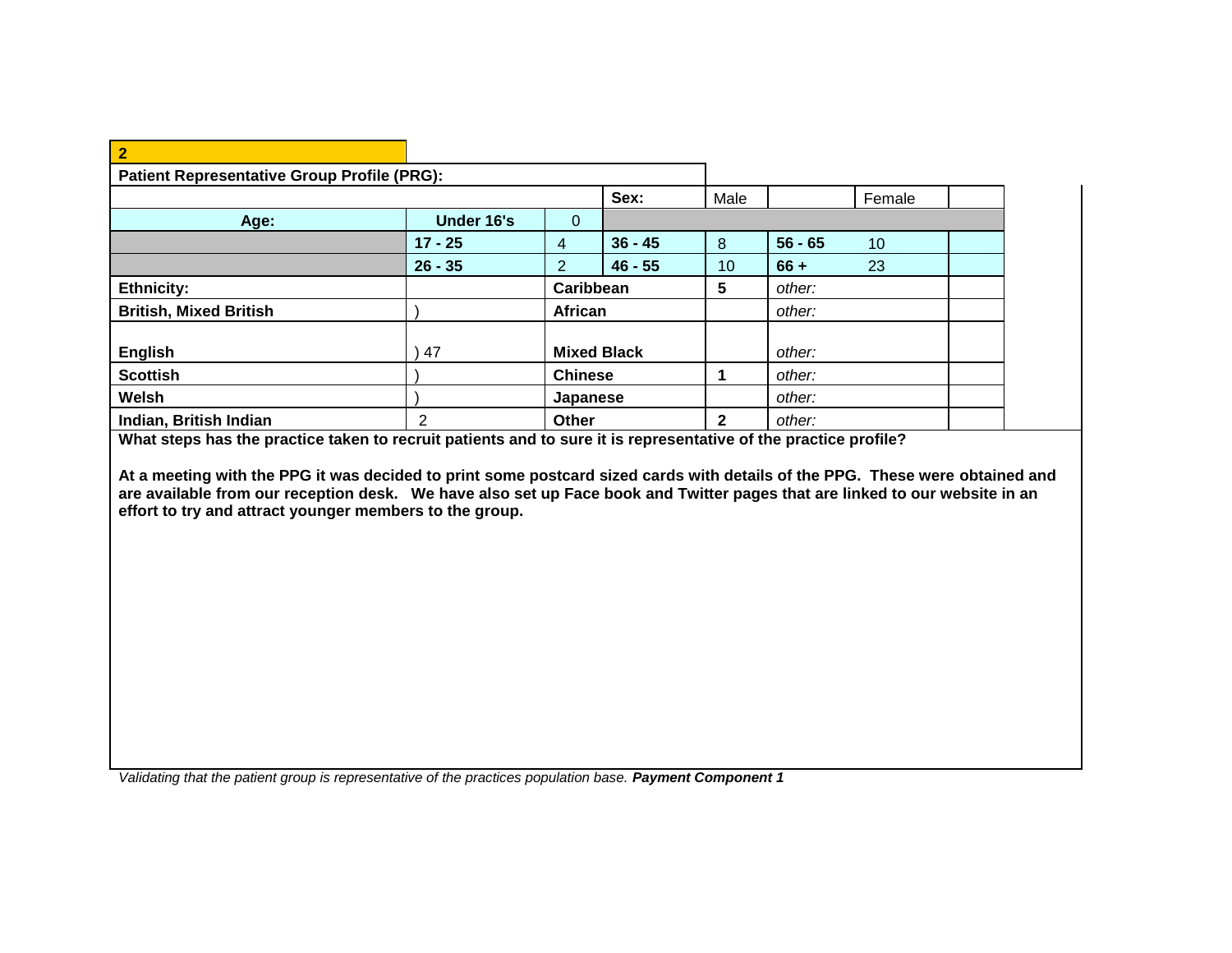**Compare the PRG with your practice profile and describe the differences between the practice population and membership of the PRG?**

**We have 57 listed members (35 female and 22 male) of the PPG. The age group is quite heavily weighted to the 40 and over age group and the percentage of female to male is approximately 13 percent higher compared to 5 percent on the whole practice population. There is a mix of members within the group. We have carers, patients with mental health problems, chronic disease and learning difficulties.**

**The group is predominantly White/Mixed British at 82%.** 

*Validating that the patient group is representative of the practices population base. Payment Component 1*

## **4**

**3**

**Please explain any differences in section 3 above and the efforts of the practice to communicate with groups not represented?**  *(this is required even If the practice has chosen to use a pre-existing PRG)*

**The staff has invited patients to join the PPG when they have attended for appointments. We have tried to encourage the younger element of out practice population to join by speaking to them when attending baby clinics. Also we have tried to engage them with our web site having the link to Face book and Twitter.**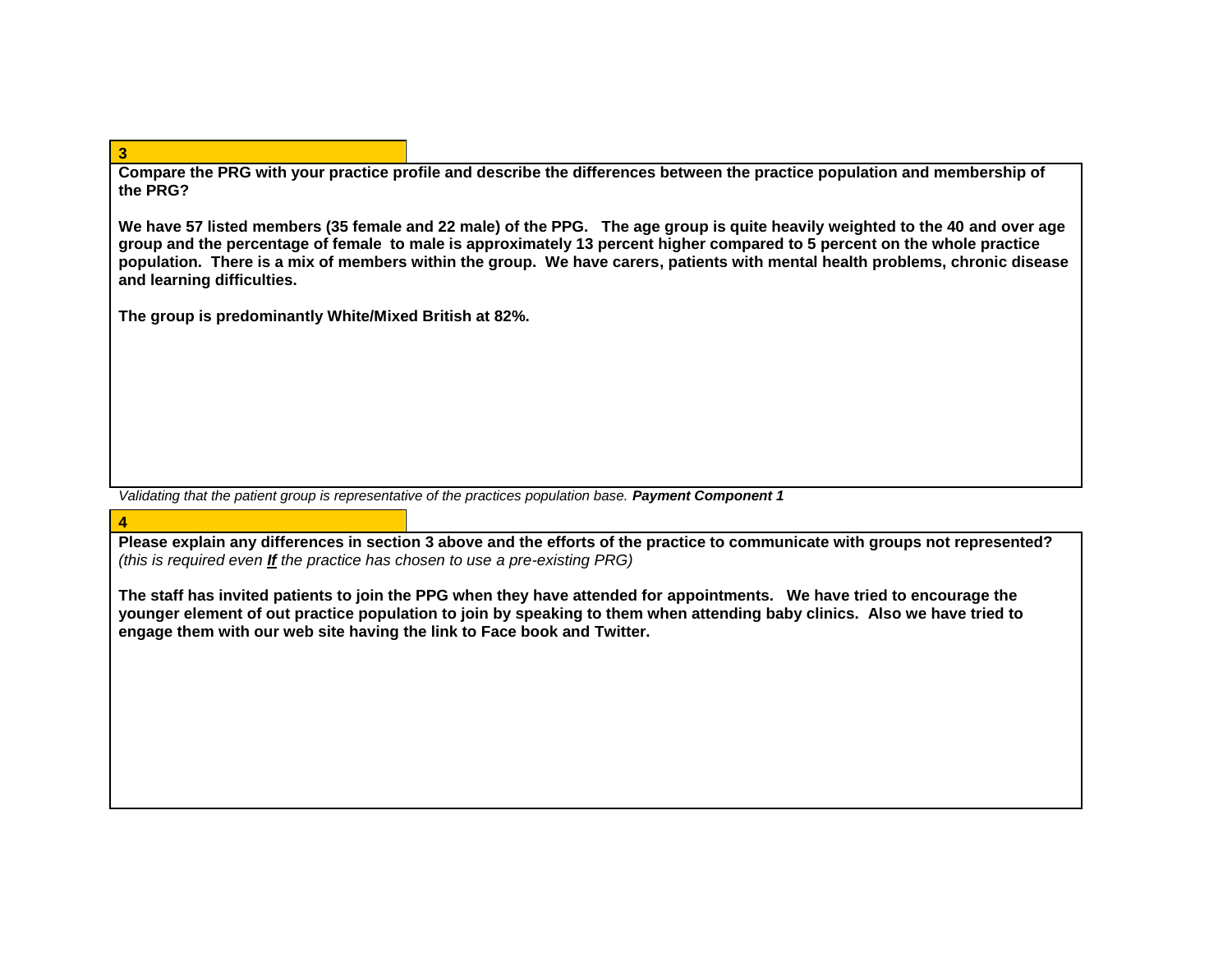*Validating that the patient group is representative of the practices population base. Payment Component 1* 

| <b>Stage Two</b>                                                                   |                                                                                                                                |
|------------------------------------------------------------------------------------|--------------------------------------------------------------------------------------------------------------------------------|
| <b>Agreeing Priorities</b>                                                         |                                                                                                                                |
| 5                                                                                  |                                                                                                                                |
| How has the practice sought the PRGs views of priority areas?                      |                                                                                                                                |
|                                                                                    |                                                                                                                                |
| <b>At PPG Meeting</b>                                                              |                                                                                                                                |
| With a questionnaire<br>From suggesting/comments box that is on our reception desk |                                                                                                                                |
|                                                                                    | Member's of PPG asking questions while patients were waiting in the waiting room                                               |
|                                                                                    |                                                                                                                                |
|                                                                                    |                                                                                                                                |
|                                                                                    |                                                                                                                                |
|                                                                                    |                                                                                                                                |
|                                                                                    |                                                                                                                                |
| Validate through the local patient participation report. Payment Component 2       |                                                                                                                                |
|                                                                                    |                                                                                                                                |
| $6\phantom{1}$                                                                     |                                                                                                                                |
|                                                                                    | Please describe how the priorities for the survey were selected - do these reflect those set out by the PRG?                   |
|                                                                                    | The priorities were subjects that had been raised and discussed at the PPG meetings. The following reflected the main areas of |
| concern:                                                                           |                                                                                                                                |
|                                                                                    |                                                                                                                                |
| 1. Appointments                                                                    |                                                                                                                                |
| 2. DNA's                                                                           |                                                                                                                                |
| <b>Telephone Access</b><br>З.<br>Attitude of staff<br>4.                           |                                                                                                                                |
|                                                                                    |                                                                                                                                |
|                                                                                    |                                                                                                                                |
|                                                                                    |                                                                                                                                |
|                                                                                    |                                                                                                                                |

*Validate through the local patient participation report. Payment Component 2*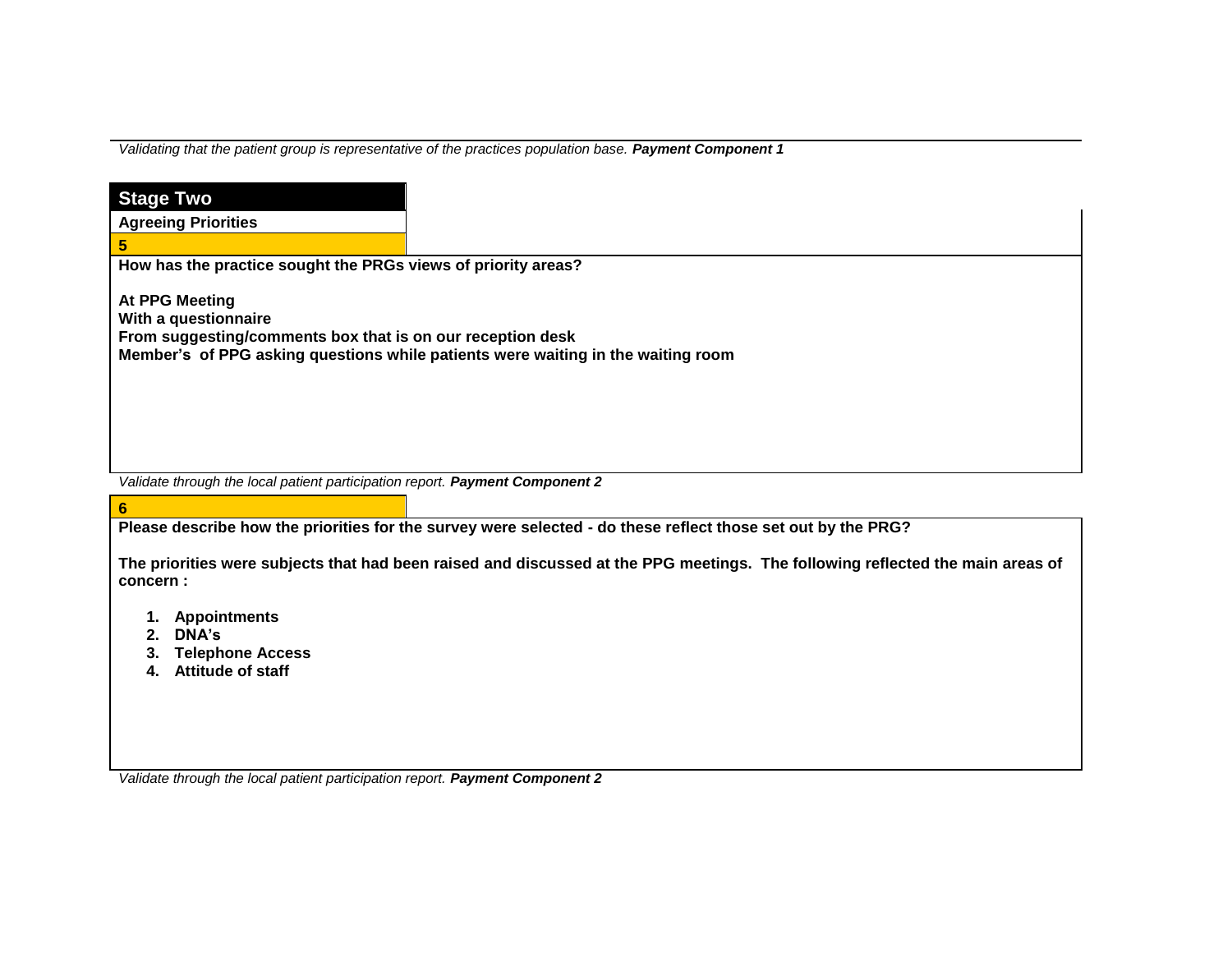| <b>Stage Three</b>                                                                      |                                                                                                                                |
|-----------------------------------------------------------------------------------------|--------------------------------------------------------------------------------------------------------------------------------|
| <b>Survey</b>                                                                           |                                                                                                                                |
| 7                                                                                       |                                                                                                                                |
| How has the practice determined the questions used in the survey?                       |                                                                                                                                |
| the issued raised were very similar and we would able to make a comparison.             | This was discussed at a partners practice meeting and it was felt that the we would use the same questionnaire as last year as |
|                                                                                         | The questionnaire covered a wide range of topics consisting of 28 questions with clear categories for grading.                 |
|                                                                                         |                                                                                                                                |
| Validate the survey through the local patient participation report. Payment Component 3 |                                                                                                                                |
| 8                                                                                       |                                                                                                                                |
| How have the priority areas been reflected in the questions?                            |                                                                                                                                |
| 1. Appointments<br>2. Repeat Prescription<br>3. Obtaining Test Results                  |                                                                                                                                |
| 4. About Staff                                                                          |                                                                                                                                |
| <b>Telephone</b><br>5.                                                                  |                                                                                                                                |
|                                                                                         |                                                                                                                                |
|                                                                                         |                                                                                                                                |
|                                                                                         |                                                                                                                                |
|                                                                                         |                                                                                                                                |
|                                                                                         |                                                                                                                                |
|                                                                                         |                                                                                                                                |
|                                                                                         |                                                                                                                                |
|                                                                                         |                                                                                                                                |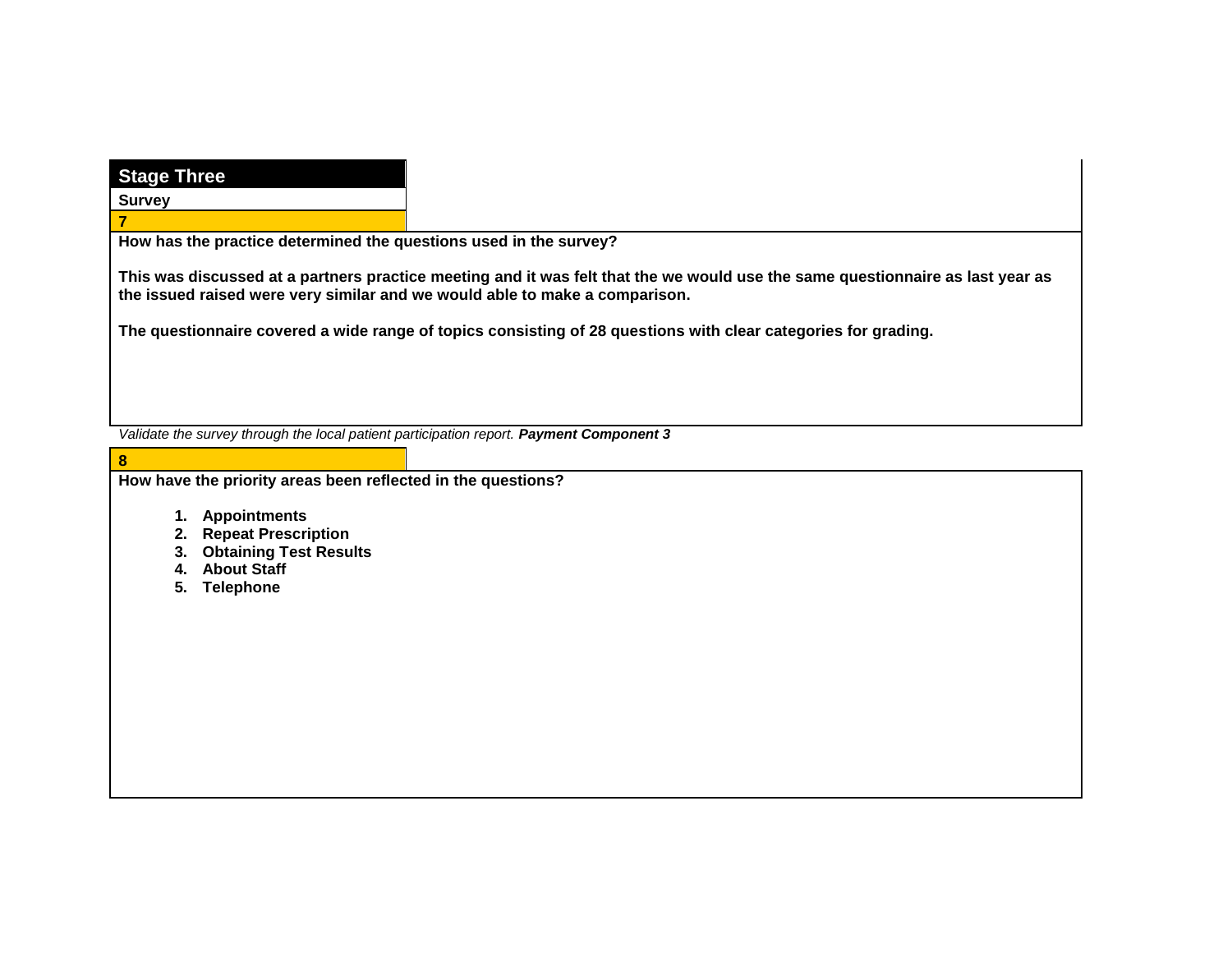*Validate the survey through the local patient participation report. Payment Component 3*

| Describe the Survey - How and when was the survey Conducted?<br>The surgery was conducted in January 2013, The questionnaires were handed out by the reception staff and it was also<br>accessible on line. |
|-------------------------------------------------------------------------------------------------------------------------------------------------------------------------------------------------------------|
|                                                                                                                                                                                                             |
|                                                                                                                                                                                                             |
|                                                                                                                                                                                                             |
|                                                                                                                                                                                                             |
|                                                                                                                                                                                                             |
|                                                                                                                                                                                                             |
|                                                                                                                                                                                                             |
|                                                                                                                                                                                                             |
|                                                                                                                                                                                                             |
|                                                                                                                                                                                                             |
|                                                                                                                                                                                                             |
|                                                                                                                                                                                                             |
|                                                                                                                                                                                                             |
| Validate the survey through the local patient participation report. Payment Component 3                                                                                                                     |
|                                                                                                                                                                                                             |
| 10                                                                                                                                                                                                          |
| What methods practice has used to enable patients to take part?                                                                                                                                             |
|                                                                                                                                                                                                             |
| We printed out questionnaire and they were handed out by reception staff. They survey was also on our web site for patients to                                                                              |
| complete on line.                                                                                                                                                                                           |
|                                                                                                                                                                                                             |
|                                                                                                                                                                                                             |
|                                                                                                                                                                                                             |
|                                                                                                                                                                                                             |
|                                                                                                                                                                                                             |
|                                                                                                                                                                                                             |
|                                                                                                                                                                                                             |
|                                                                                                                                                                                                             |
|                                                                                                                                                                                                             |
|                                                                                                                                                                                                             |
|                                                                                                                                                                                                             |

*Validate the survey through the local patient participation report. Payment Component 3*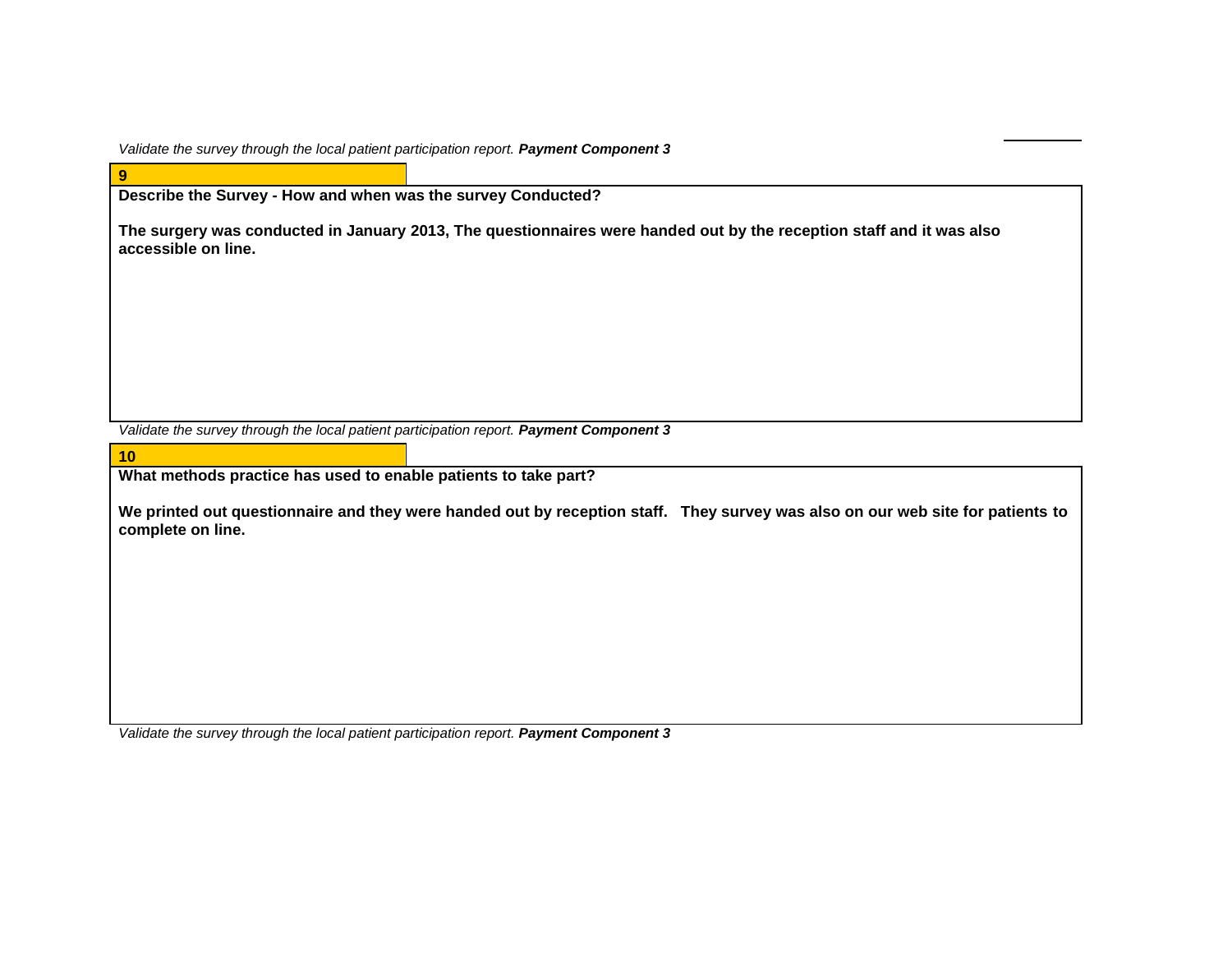| <b>Stage Three continued</b>                                                            |                                                                                                                             |
|-----------------------------------------------------------------------------------------|-----------------------------------------------------------------------------------------------------------------------------|
| <b>Survey</b>                                                                           |                                                                                                                             |
| 11                                                                                      |                                                                                                                             |
| How has the practice collated the results?                                              |                                                                                                                             |
| The results were collated and analysed by a member of staff                             |                                                                                                                             |
|                                                                                         |                                                                                                                             |
|                                                                                         |                                                                                                                             |
|                                                                                         |                                                                                                                             |
|                                                                                         |                                                                                                                             |
|                                                                                         |                                                                                                                             |
| Validate the survey through the local patient participation report. Payment Component 3 |                                                                                                                             |
|                                                                                         |                                                                                                                             |
| 12                                                                                      |                                                                                                                             |
| How were the findings fed back to the PRG?                                              |                                                                                                                             |
| email. They them fed back comments/suggestion at the next PPG meeting.                  | They were fed back to the group ant a meeting and the members that were unable to attend were sent copies in the post or by |
|                                                                                         |                                                                                                                             |
|                                                                                         |                                                                                                                             |
|                                                                                         |                                                                                                                             |
|                                                                                         |                                                                                                                             |
|                                                                                         |                                                                                                                             |

*Validate the survey through the local patient participation report. Payment Component 3*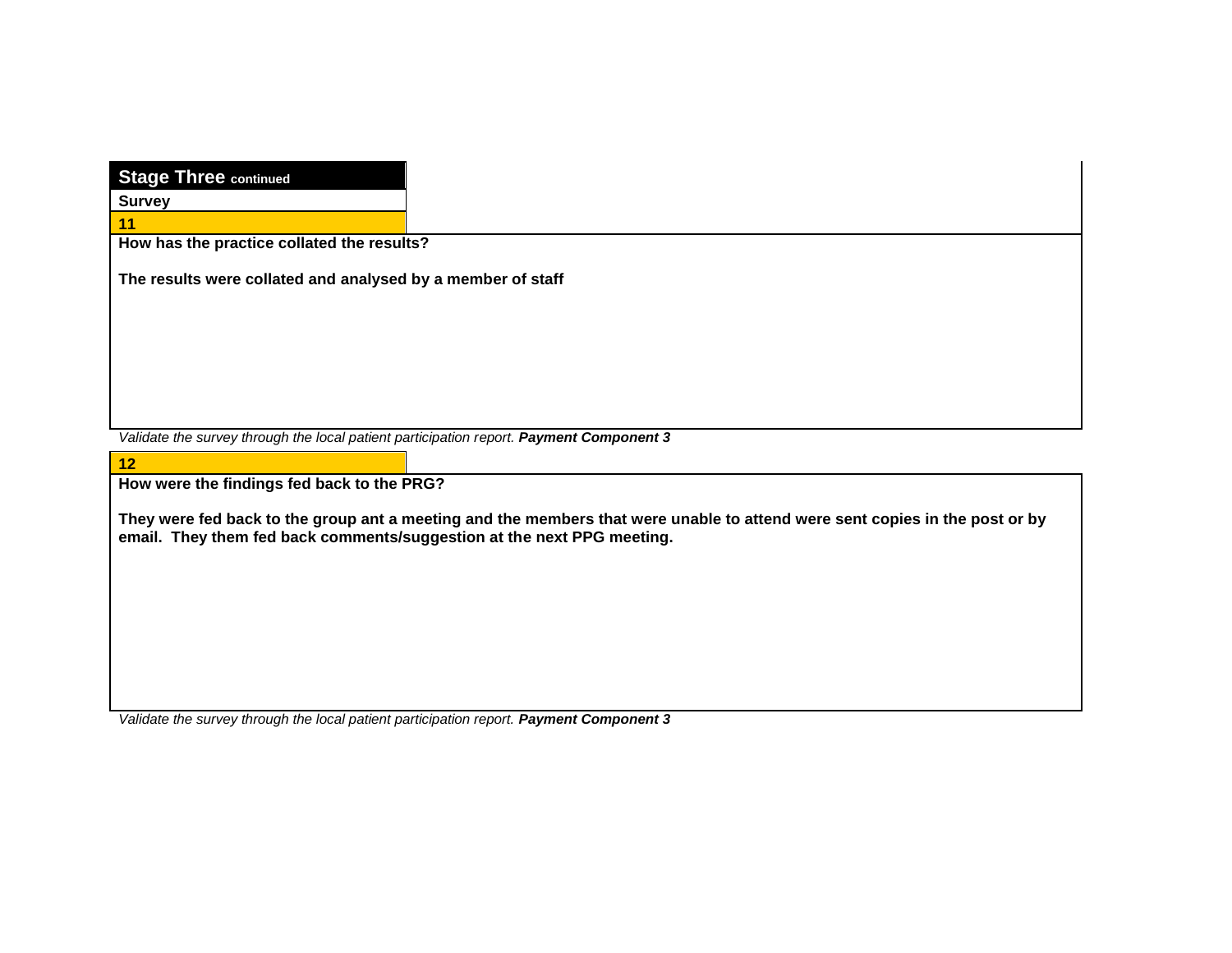| <b>Stage Four</b>                                                        |                                                                                                                            |
|--------------------------------------------------------------------------|----------------------------------------------------------------------------------------------------------------------------|
| <b>Results</b>                                                           |                                                                                                                            |
| 13                                                                       |                                                                                                                            |
| Please describe survey results:                                          |                                                                                                                            |
| 17% that responded to the survery were male and 83% female.              |                                                                                                                            |
| <b>Age Range</b>                                                         |                                                                                                                            |
| 17 to $24 - 3%$<br>25 to $34 - 3%$<br>35 to $44 - 17%$<br>45 to 54 - 23% |                                                                                                                            |
| 55 to 64 - 10%<br>65 plus - 44%                                          |                                                                                                                            |
|                                                                          | Overall satisfaction with the pratice was 53% in the good to excellent catagories                                          |
|                                                                          |                                                                                                                            |
|                                                                          | Waiting times for appointments was the questions that received the most negative response                                  |
|                                                                          | Validate the survey and findings through the local patient participation report. Payment Component 4                       |
| 14                                                                       |                                                                                                                            |
| Explain how the PRG was given opportunity to comment?                    |                                                                                                                            |
| attend for their comments.                                               | The results were discussed at the PPG meeting on 08.03.13. Minutes of the meeting were sent to members that were unable to |
|                                                                          |                                                                                                                            |
|                                                                          |                                                                                                                            |
|                                                                          |                                                                                                                            |
|                                                                          |                                                                                                                            |

*Validate the survey and findings through the local patient participation report. Payment Component 4*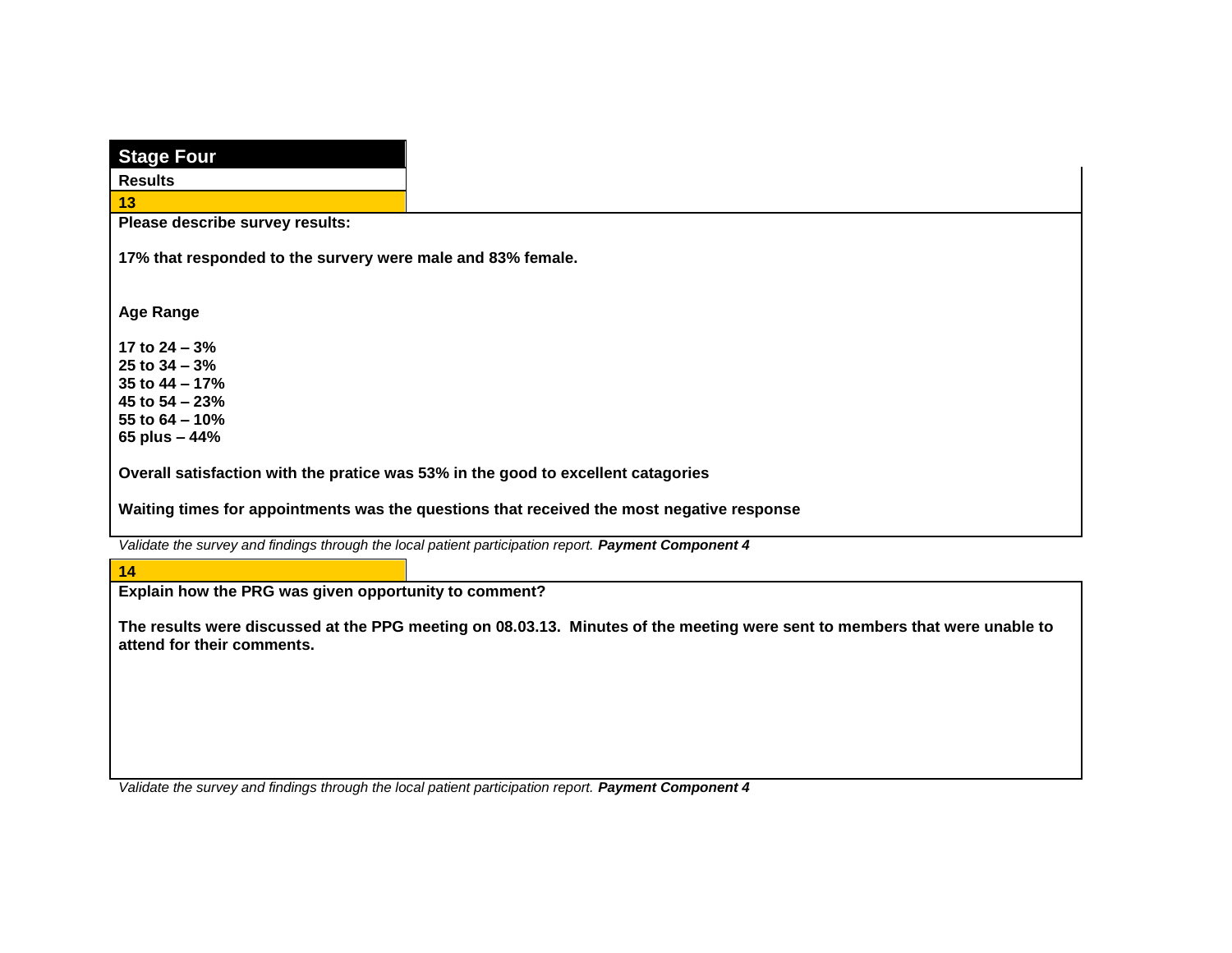| 15                                                                                                                    |                                                                                                      |
|-----------------------------------------------------------------------------------------------------------------------|------------------------------------------------------------------------------------------------------|
|                                                                                                                       | What agreement was reached with the PRG of changes in provision of how service is delivered?         |
| To try to recruit more doctors<br>To have more appointments available<br>Late appointments for people that work<br>З. |                                                                                                      |
|                                                                                                                       | Validate the survey and findings through the local patient participation report. Payment Component 4 |
| 16                                                                                                                    |                                                                                                      |
|                                                                                                                       | Were there any significant changes not agreed by the DDC that need agreement with the DCT2           |

**Were there any significant changes not agreed by the PRG that need agreement with the PCT?**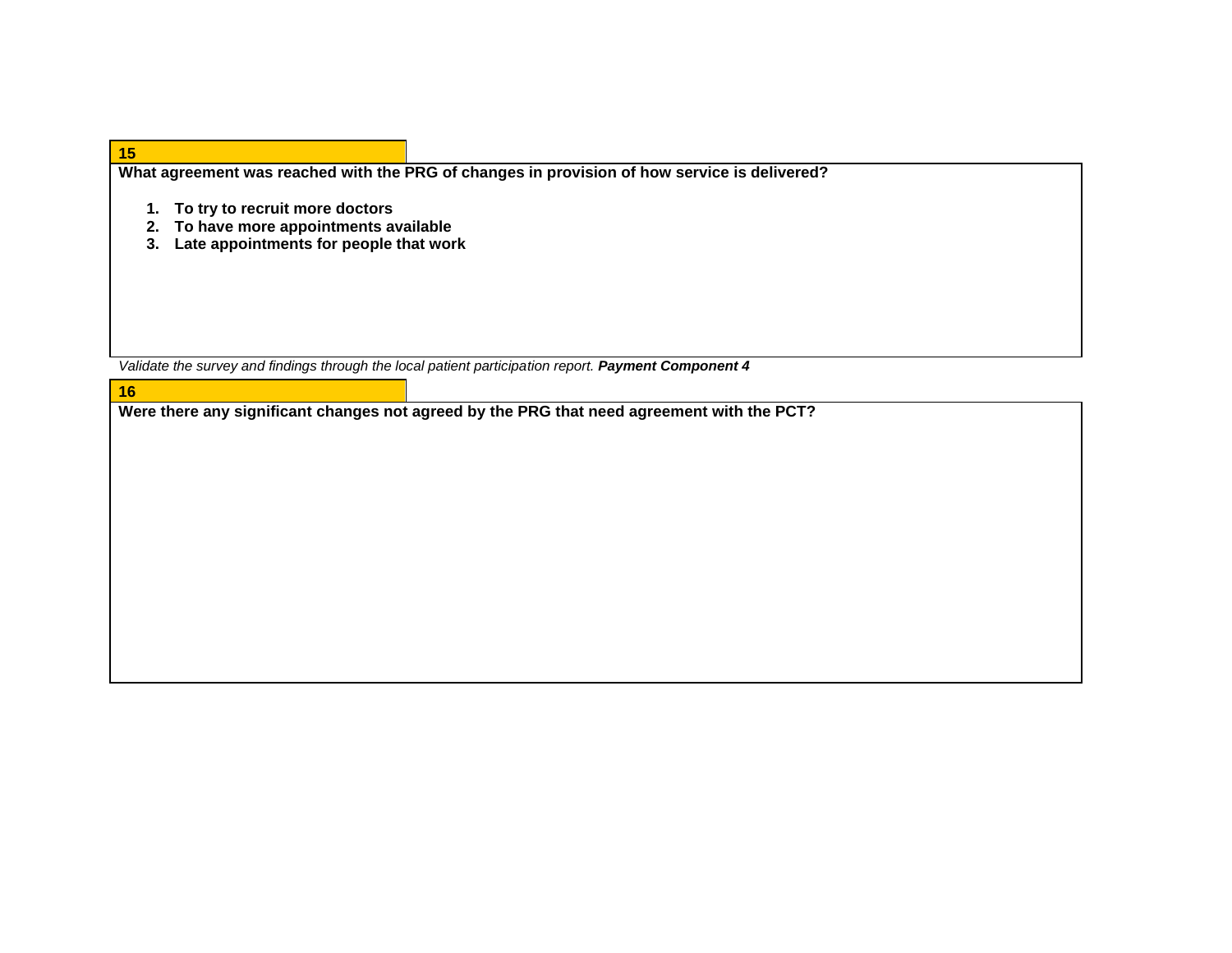*Validate the survey and findings through the local patient participation report. Payment Component 4* 

| <b>Stage Four continued</b> |                                                                                 |
|-----------------------------|---------------------------------------------------------------------------------|
| <b>Results</b>              |                                                                                 |
| $\vert$ 17                  |                                                                                 |
|                             | Are there any Contractual considerations that should be discussed with the PCT? |
|                             |                                                                                 |
|                             |                                                                                 |
|                             |                                                                                 |
|                             |                                                                                 |
|                             |                                                                                 |
|                             |                                                                                 |
|                             |                                                                                 |
|                             |                                                                                 |
|                             |                                                                                 |
|                             |                                                                                 |
|                             |                                                                                 |
|                             |                                                                                 |

*Validate the survey and findings through the local patient participation report. Payment Component 4* 

**Stage Five**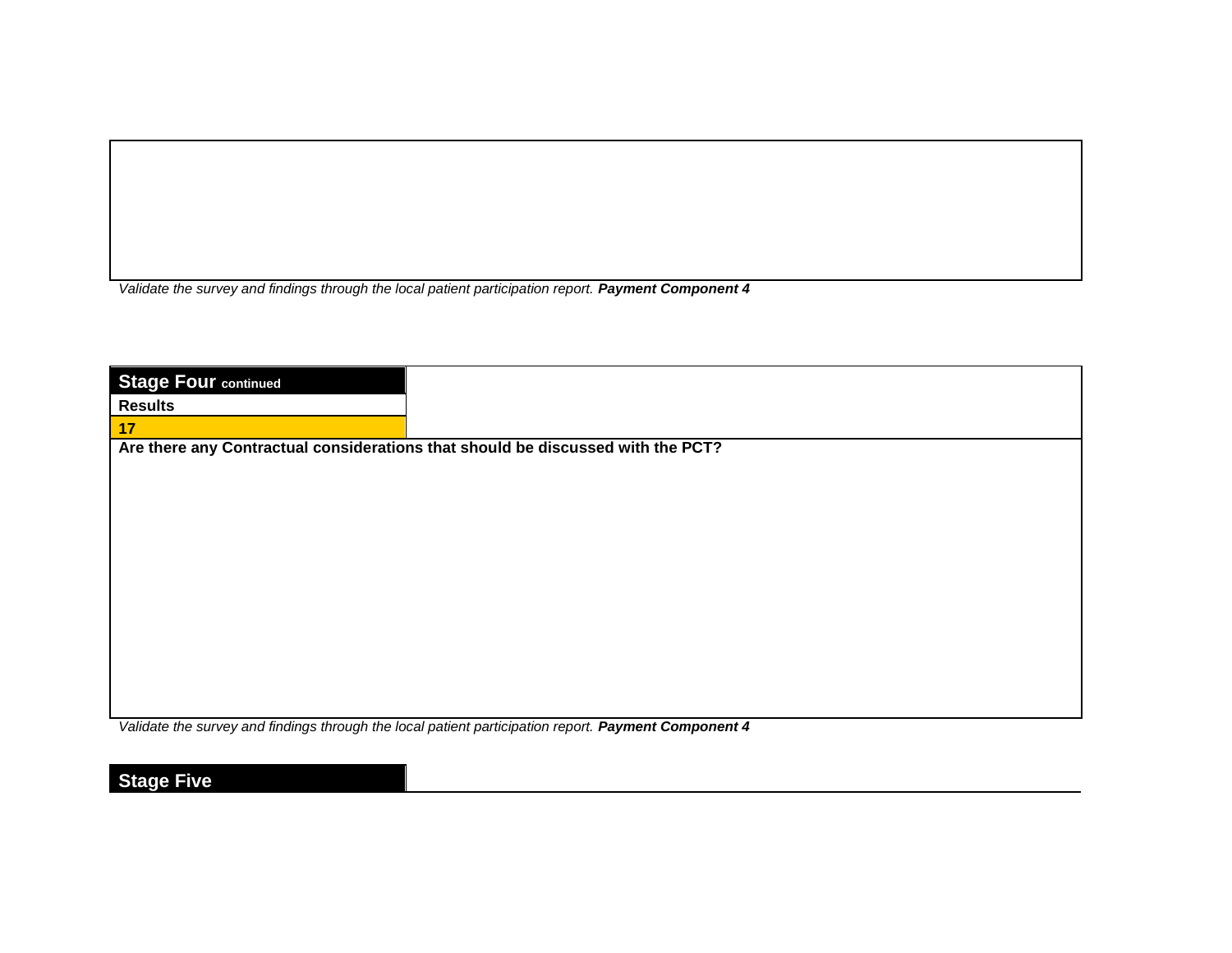| <b>Action Plan</b>                                                |                                                                                                                           |
|-------------------------------------------------------------------|---------------------------------------------------------------------------------------------------------------------------|
| 18                                                                |                                                                                                                           |
| How did you consult with the PRG about the action plan?           |                                                                                                                           |
| At a meeting and by email/letter.                                 |                                                                                                                           |
|                                                                   |                                                                                                                           |
|                                                                   |                                                                                                                           |
|                                                                   |                                                                                                                           |
|                                                                   |                                                                                                                           |
|                                                                   |                                                                                                                           |
|                                                                   |                                                                                                                           |
|                                                                   |                                                                                                                           |
|                                                                   | Consulting on the Action plan with the PRG and seeking PCT agreement where necessary. Payment Component 5                 |
| 19                                                                |                                                                                                                           |
|                                                                   | Please give a brief summary of priorities and proposals agreed with the PRG arising out of the practice survey:           |
|                                                                   |                                                                                                                           |
| <b>Practice survey highlighted</b>                                |                                                                                                                           |
|                                                                   |                                                                                                                           |
| 1. Shortage of appointments and dislike of new appointment system |                                                                                                                           |
| 2. Attitude of staff                                              |                                                                                                                           |
| 3. Lack of early/late appointments                                |                                                                                                                           |
| Proposal agreed with PPG :                                        |                                                                                                                           |
|                                                                   | 1. To try to recruit more doctors to enable us to offer more appointments which would address the problems with the new   |
| appointment system?                                               |                                                                                                                           |
|                                                                   | 2. Speak to reception staff with a view to attending customer service training                                            |
| fewer DNA'S)                                                      | 3. Nurse to offer later evening appointments for smears/asthma reviews (Pilot project has proved very successful with far |
|                                                                   |                                                                                                                           |
|                                                                   | Consulting on the Action plan with the PRG and seeking PCT agreement where necessary. Payment Component 5                 |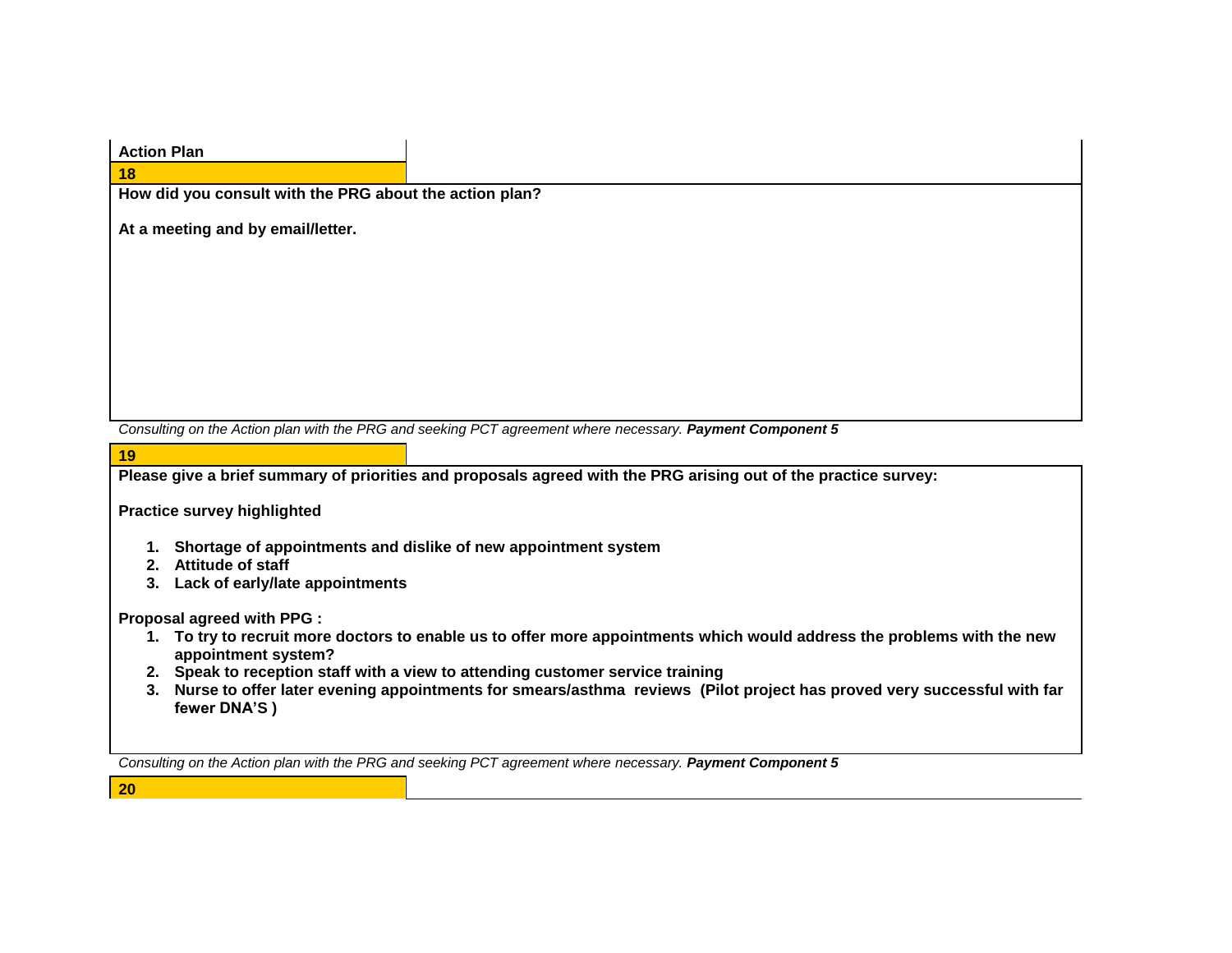**Were there any issues that could not be addressed? - if so please explain**

**Members of the PPG set a meeting with the local councilor and local medical committee to support in recruitment of more GP's in this area.**

*Consulting on the Action plan with the PRG and seeking PCT agreement where necessary. Payment Component 5*

| $\sqrt{21}$                                   |                                                                                             |
|-----------------------------------------------|---------------------------------------------------------------------------------------------|
|                                               | Has the PRG agree implementation of changes and has the PCT been informed (where necessary) |
|                                               |                                                                                             |
| PPG has agreed and not action required by PCT |                                                                                             |
|                                               |                                                                                             |
|                                               |                                                                                             |
|                                               |                                                                                             |
|                                               |                                                                                             |
|                                               |                                                                                             |
|                                               |                                                                                             |
|                                               |                                                                                             |
|                                               |                                                                                             |
|                                               |                                                                                             |
|                                               |                                                                                             |
|                                               |                                                                                             |

*Consulting on the Action plan with the PRG and seeking PCT agreement where necessary. Payment Component 5*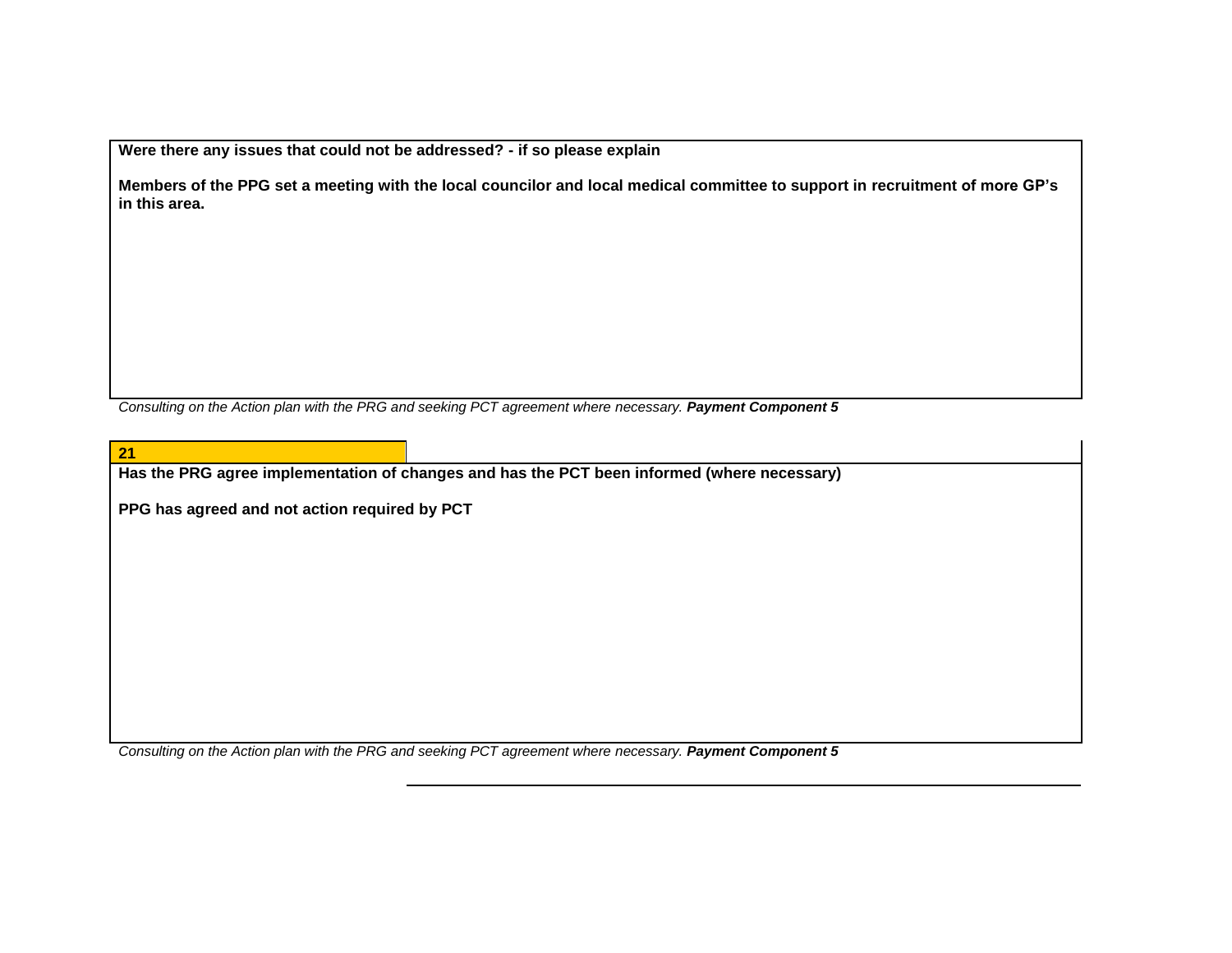| <b>Stage Six</b>                                                                |                                                                                                                                                                                                                                                   |
|---------------------------------------------------------------------------------|---------------------------------------------------------------------------------------------------------------------------------------------------------------------------------------------------------------------------------------------------|
| Review of actions from 2011/12                                                  |                                                                                                                                                                                                                                                   |
| 22                                                                              |                                                                                                                                                                                                                                                   |
|                                                                                 | Detail information on actions taken and subsequent achievement from Year One and directly link these to feedback from patients                                                                                                                    |
|                                                                                 | We were asked to provide more emergency drop in appointments. We have done this with by providing clinics every morning<br>and all day on Friday. They have been very successful and patients really like them.                                   |
| waiting room.                                                                   | We were asked to provide more information for patients. We have now got a practice newsletter, a new notice board in the                                                                                                                          |
| being short changed and would rather be seen face to face.                      | We were asked for more telephone appointments. We have tried to use more telephone triage but patients felt that they were                                                                                                                        |
| are looking to recruit more GP's.                                               | We were asked to do something about the shortage of appointments. We change out appointment system to having no pre<br>bookable appointment in the morning. We did this so that the DNA rate would fall. We still have a shortage of appointments |
| 23                                                                              |                                                                                                                                                                                                                                                   |
| highlighted with the practice's rationale for deviating from the suggested plan | Explain whether there was any disagreement with the PRG on any of the actions in the action plan – this must be publicly                                                                                                                          |
|                                                                                 | When we explained to the PPG the problems we are experiencing in recruiting new GP's to the practice they were very<br>supportive and has initiated a meeting with the local councilor to feed back to our MP for help.                           |
|                                                                                 |                                                                                                                                                                                                                                                   |
| 24                                                                              |                                                                                                                                                                                                                                                   |
| <b>Publication of Report</b>                                                    |                                                                                                                                                                                                                                                   |
|                                                                                 | Please describe how this report has been publicized/circulated to your patients and the PRG                                                                                                                                                       |